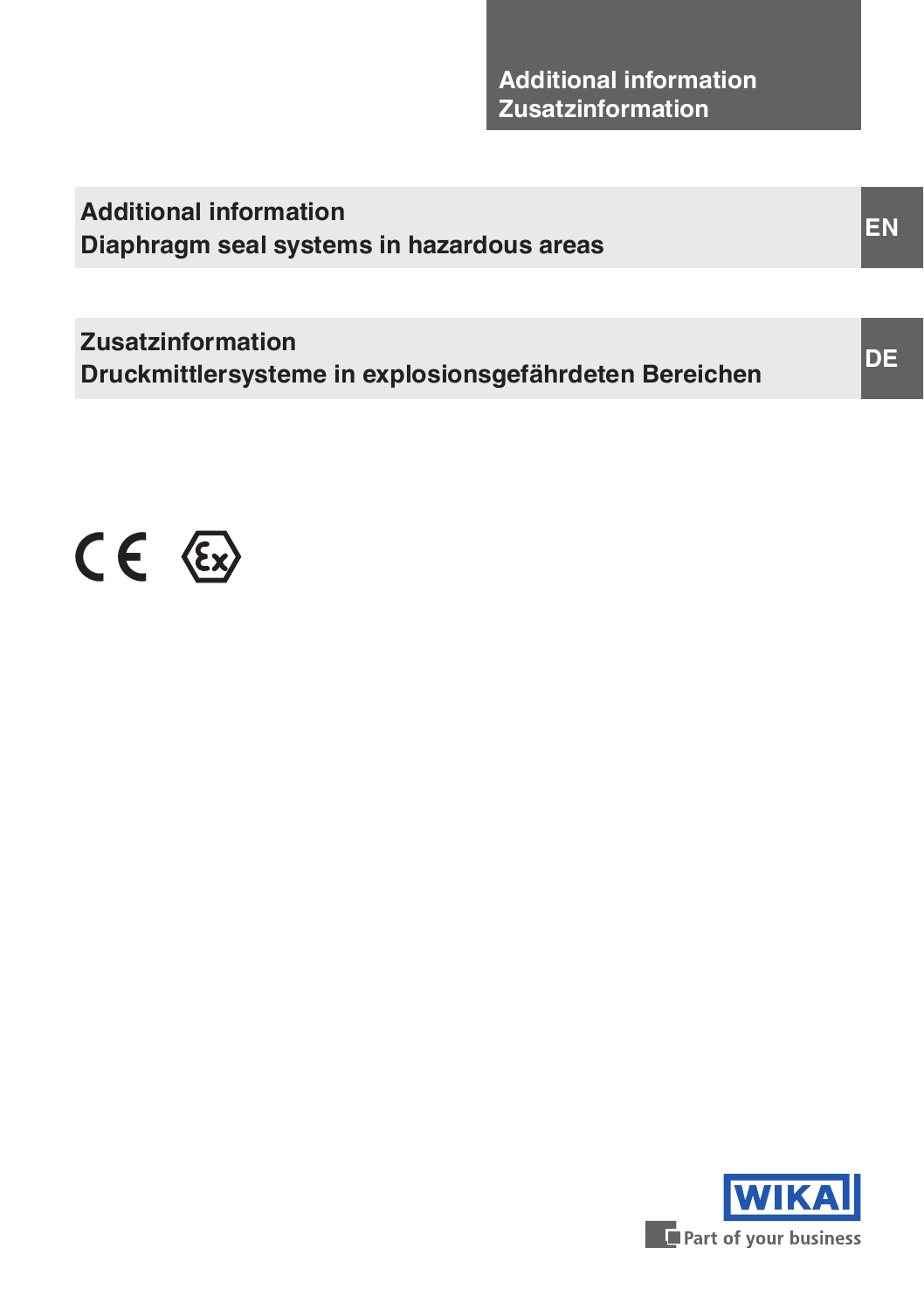| <b>EN</b>  | Additional information for diaphragm seal systems Page<br>in hazardous areas    |              | $3 - 8$  |
|------------|---------------------------------------------------------------------------------|--------------|----------|
|            |                                                                                 |              |          |
| <b>DEI</b> | Zusatzinformation für Druckmittlersysteme<br>in explosionsgefährdeten Bereichen | <b>Seite</b> | $9 - 13$ |

© 08/2019 WIKA Alexander Wiegand SE & Co. KG All rights reserved. / Alle Rechte vorbehalten. WIKA<sup>®</sup> is a registered trademark in various countries. WIKA® ist eine geschützte Marke in verschiedenen Ländern.

Prior to starting any work, read the operating instructions and additional information! Keep for later use!

Vor Beginn aller Arbeiten Betriebsanleitung und Zusatzinformation lesen! Zum späteren Gebrauch aufbewahren!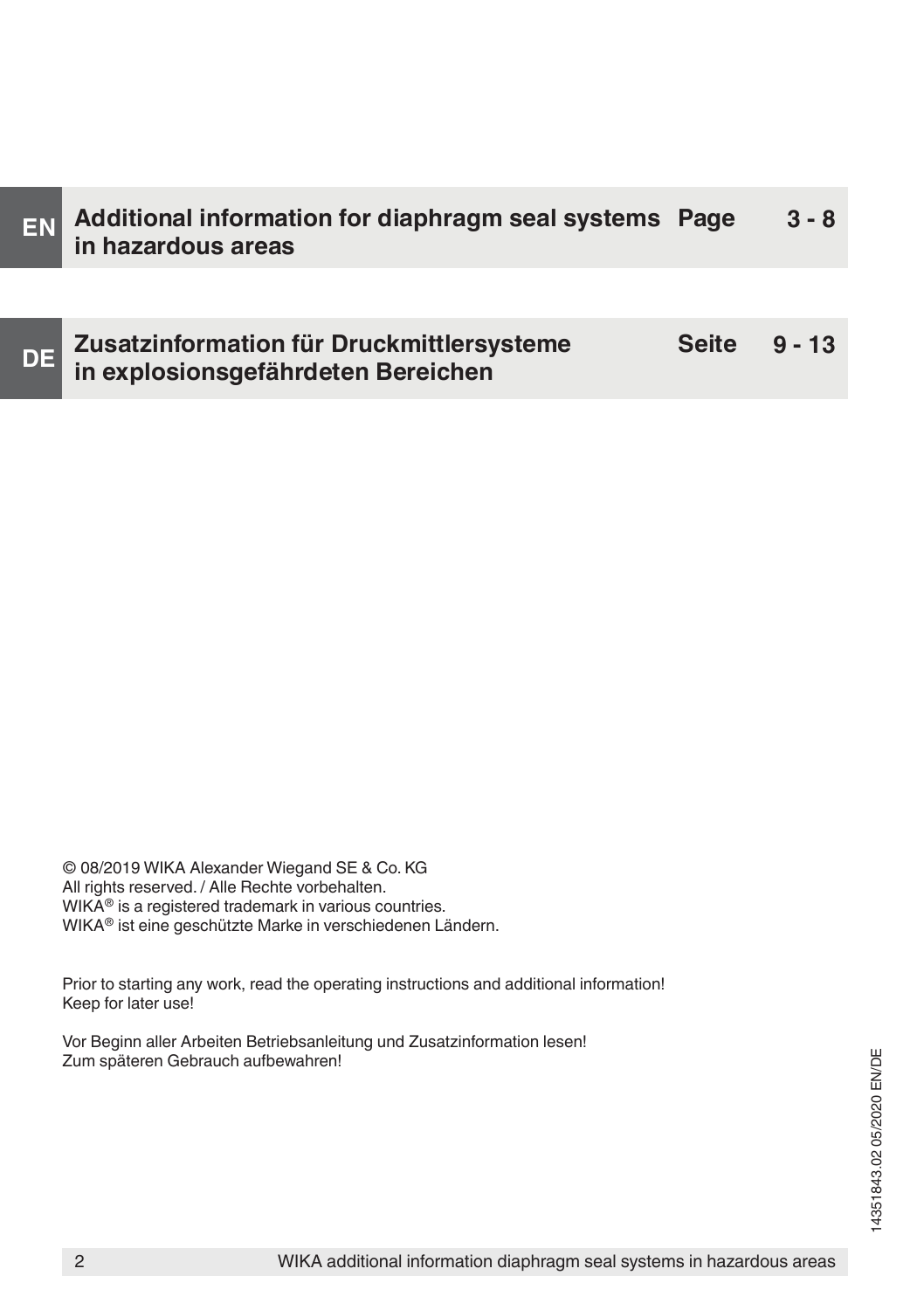# **2. Design and function / 3. Safety**

# **Supplementary documentation:**

This additional information for hazardous areas applies in conjunction with the following documents:

- ▶ Operating instructions "diaphragm seal systems" article number 9045830. This additional information supplements the respective chapters of the operating **instructions**
- ▶ Operating instructions of the mounted pressure measuring instrument or pressure switch
- ▶ Documents of the components used

# **2. Design and function**

A diaphragm seal system consists of the following components:

- Diaphragm seal with diaphragm
- System fill fluid
- Pressure measuring instrument or pressure switch
- Option transmission line (e.g. capillary)
- Option connection elements (e.g. screws)

# **3. Safety**

## **3.1 Explanation of symbols**



#### **DANGER!**

... indicates a potentially dangerous situation in the hazardous area that can result in serious injury or death, if not avoided.

### **3.2 Intended use**

The diaphragm seal systems described here are suitable for pressure measurement in hazardous areas.

The safety evaluation of the diaphragm seal system for use in hazardous areas refers to the individual components and not necessarily to the entire measuring arrangement.

The non-observance of the instructions for use in hazardous areas can lead to the loss of the explosion protection.

WIKA additional information diaphragm seal systems in hazardous areas 33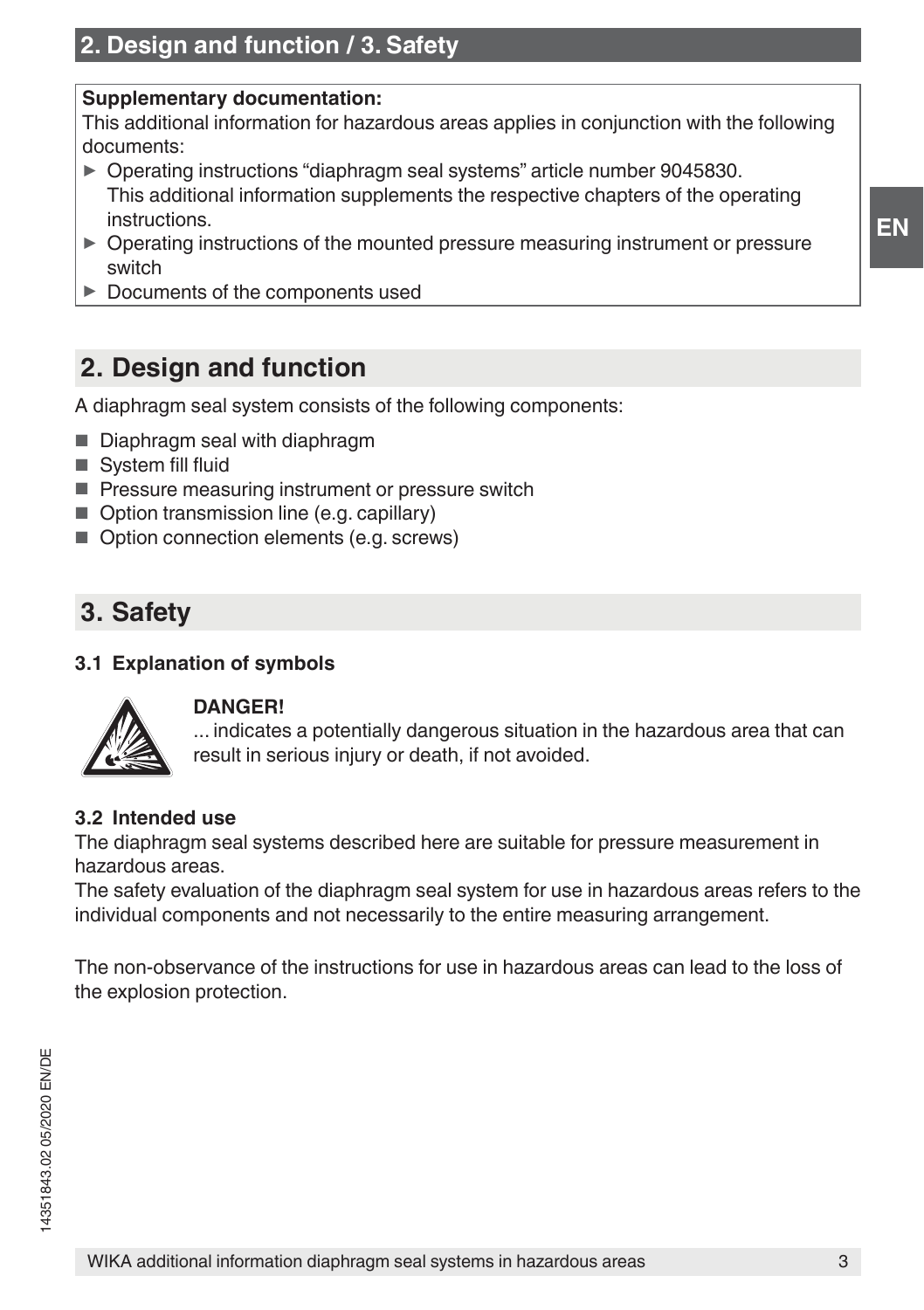# **3. Safety**

# **3.3 Responsibility of the operator**

For the safety of the system, the operator is obliged to carry out an ignition source analysis. The responsibility for classification of zones lies with the plant operator and not the manufacturer/supplier of the equipment.

# **1. Hot surfaces**

The surface of the diaphragm seal system can heat up due to the temperature of the process medium. This depends on the installation situation and must be taken into account by the operator.

# **2. Mechanically generated sparks**

Mechanically generated sparks are a potential ignition source. If the materials used exceed a total mass percentage of 7.5 % magnesium, titanium and zirconium, the operator must take appropriate protective measures. The materials used can be found in the instrument marking.

# **3. Static electricity**

- To avoid electrostatic charging, the diaphragm seal system must be included in the equipotential bonding of the system. This can be done via the process connection or other suitable measures.
- The diaphragm seal system can optionally contain non-conductive components with surface coating/lining or may be marked with SPB (special bonding) or GL (glueing) due to a special joining process. In such cases, the operator must take appropriate measures to prevent electrostatic charging. This can, for example, be done by equipotential bonding at several conductive points before and after the non-conductive point.
- The operating company must ensure that the selected components of the diaphragm seal system are suitable for use in hazardous areas. This applies in particular to non-conductive materials (e.g. plastics).
- Metal components of the diaphragm seal systems (e.g. TAG plates) must be included in the equipotential bonding of the system during installation and operation.

# **4. Adiabatic compression and shock waves**

With gaseous media, the temperature may increase as a result of compression warming. In these cases it may be necessary to throttle the rate of change of pressure or reduce the permissible medium temperature.

### **5. Chemical reactions**

The operator must ensure that chemical reactions between wetted parts, process medium and environment are excluded. The materials used can be found in the instrument marking.

# **Diaphragm seal systems with SPB or GL marking**

Please observe the permissible limits for medium and ambient temperatures. SPB (special bonding):  $Tmax \le 260 °C$  [500 °F]

GL (glueing): Tmax  $\leq 160$  °C [320 °F]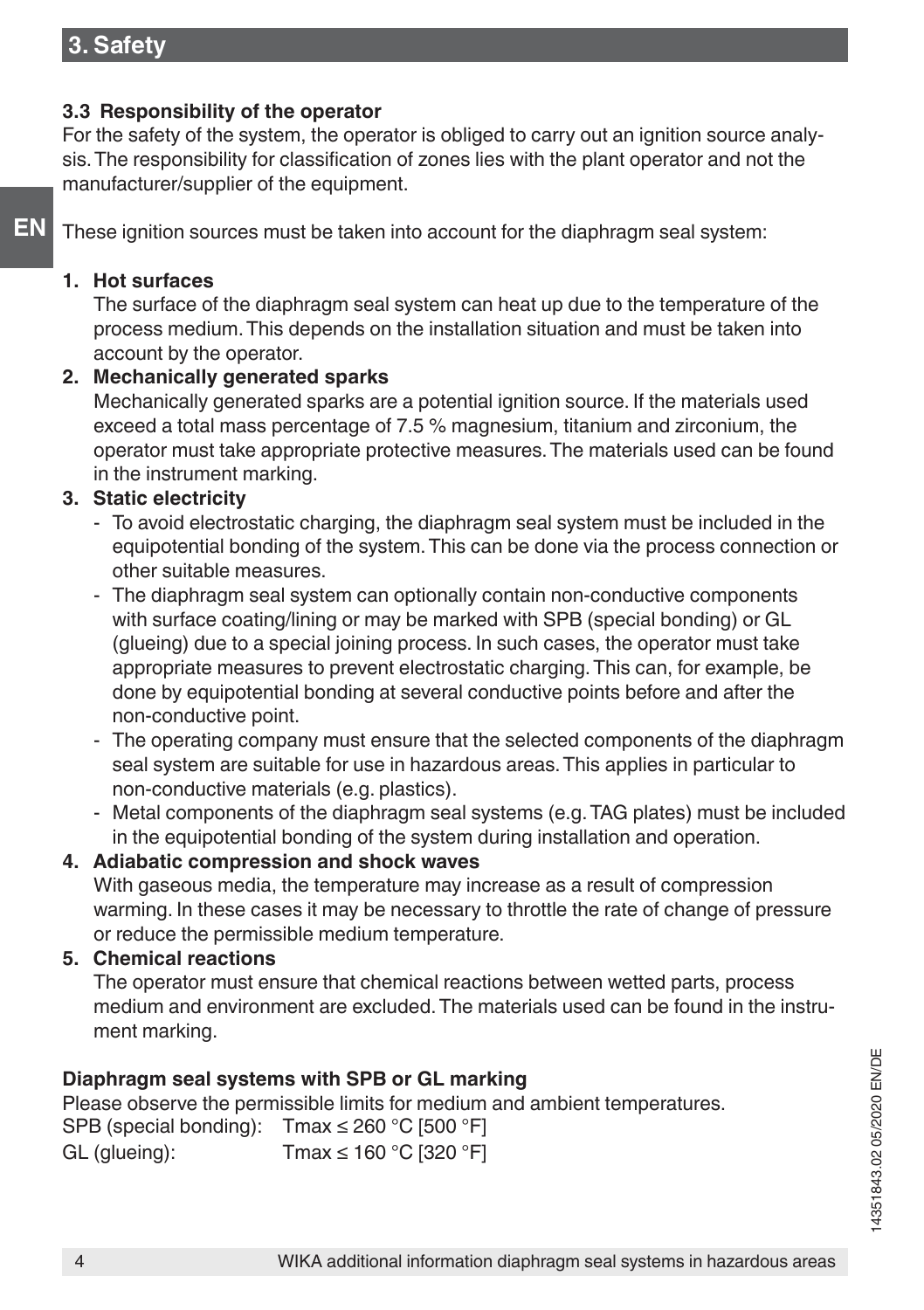# **3.4 Personnel qualification**



#### **WARNING!**

**Risk of injury should qualification be insufficient**

Improper handling can result in considerable injury and damage to property.  $\blacktriangleright$  The activities described in this document may only be carried out by skilled personnel who have the qualifications described below.

#### **Special knowledge for working with instruments for hazardous areas:**

The skilled personnel must have knowledge of ignition protection types, regulations and provisions for equipment in hazardous areas.

Special operating conditions require further appropriate knowledge, e.g. of aggressive media.

### **3.5 Supplementary safety instructions for hazardous areas**



# **DANGER!**

**Danger to life due to loss of explosion protection**

Non-observance of these instructions and their contents may result in the loss of explosion protection.

- $\blacktriangleright$  Please observe the explosion protection instructions in this additional information.
- ▶ Observe the information of the relevant country-specific regulations for installation and use in hazardous areas (e.g. IEC 60079-14, NEC, CEC).

Check whether the classification is suitable for the application. Observe the relevant national regulations.

**EN**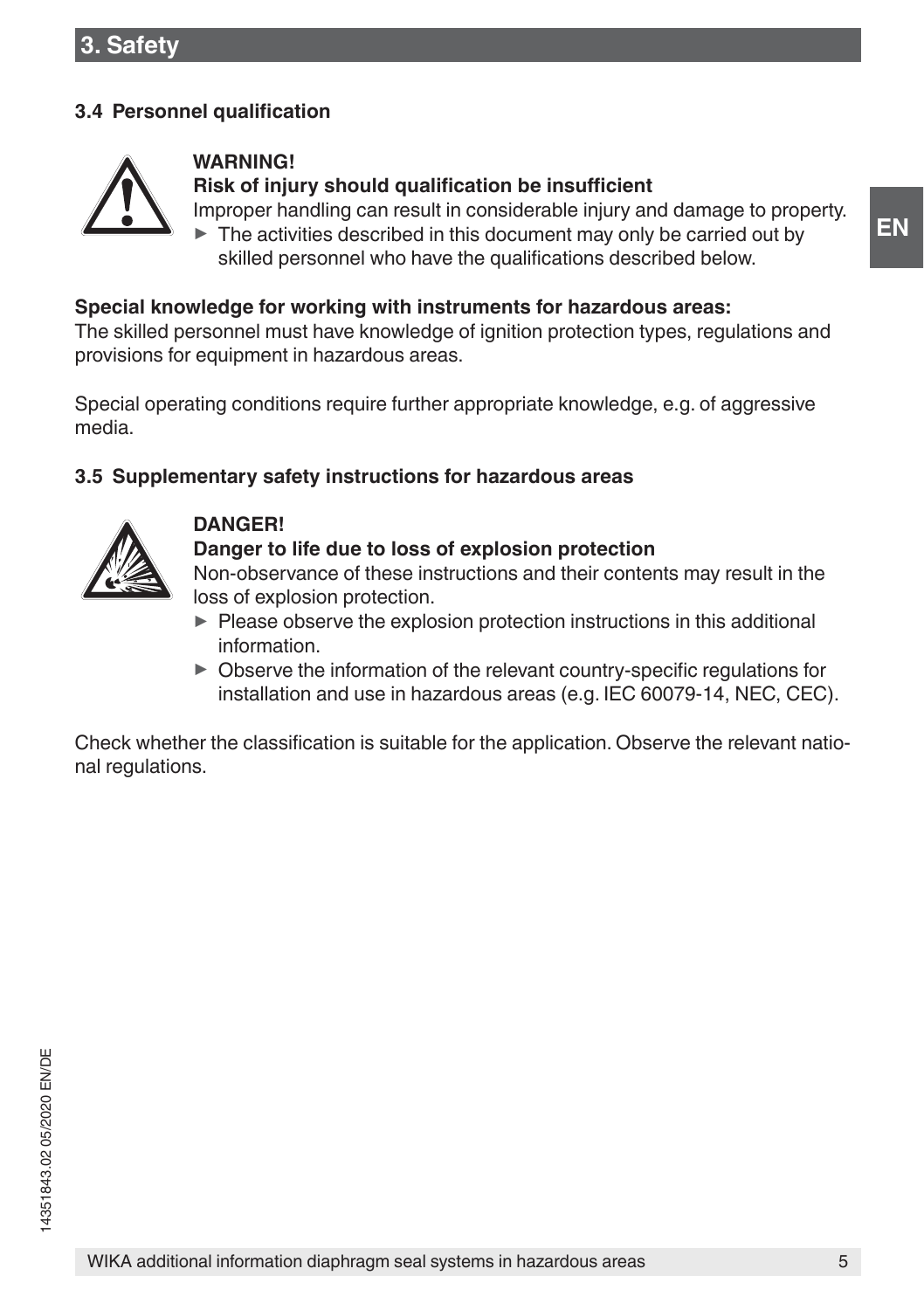

**EN**

#### **DANGER!**

**Leakage of system fill fluid in case of diaphragm rupture**

In the event of a diaphragm rupture, the system fill fluid may enter the process medium and come into contact with non-wetted parts of the instrument.

The effects of this fault on the safety of the system shall be assessed by the operator.

- ▶ Please observe the flash point and ignition temperature of the system fill fluid. See table below.
- ▶ Selection of suitable materials to exclude ignitable chemical reactions of the components of the diaphragm seal system with the process medium.

### **Flash point and ignition protection of system filling**

| <b>System fill fluid</b> |                                        | <b>Flash point</b>  | Ignition temperature |
|--------------------------|----------------------------------------|---------------------|----------------------|
| KN <sub>2</sub>          | Silicone oil Element 14 PDMS           | $>$ 300 °C [572 °F] | n/a                  |
| KN7                      | Glycerine with FDA approval            | $>170 °C$ [338 °F]  | n/d                  |
| <b>KN17</b>              | Silicone oil PD5                       | 100 °C [212 °F]     | > 420 °C [788 °F]    |
| <b>KN21</b>              | Halocarbon $1$ )                       | n/a                 | n/a                  |
| <b>KN30</b>              | Methylcyclopentane                     | -29 °C [-20.2 °F]   | $>$ 320 °C [608 °F]  |
| <b>KN32</b>              | High-temperature silicone oil          | > 214 °C [417.2 °F] | n/d                  |
| <b>KN57</b>              | Caustic soda 20% <sup>2)</sup>         | n/a                 | n/a                  |
| <b>KN59</b>              | Noebee <sup>®</sup> M-20 <sup>1)</sup> | $>170 °C$ [338 °F]  | n/a                  |
| <b>KN64</b>              | DI water                               | n/a                 | n/a                  |
| <b>KN68</b>              | Silicone oil DOW C 200, 10CST          | 100 °C [212 °F]     | n/a                  |
| <b>KN75</b>              | DI water / propanol                    | 12 °C [53.6 °F]     | > 420 °C [788 °F]    |
| <b>KN92</b>              | Medicinal white mineral oil            | > 170 °C [338 °F]   | > 310 °C [590 °F]    |

1) not self-inflammable

2) not flammable

 $n/a$  = not applicable  $n/d$  = not documented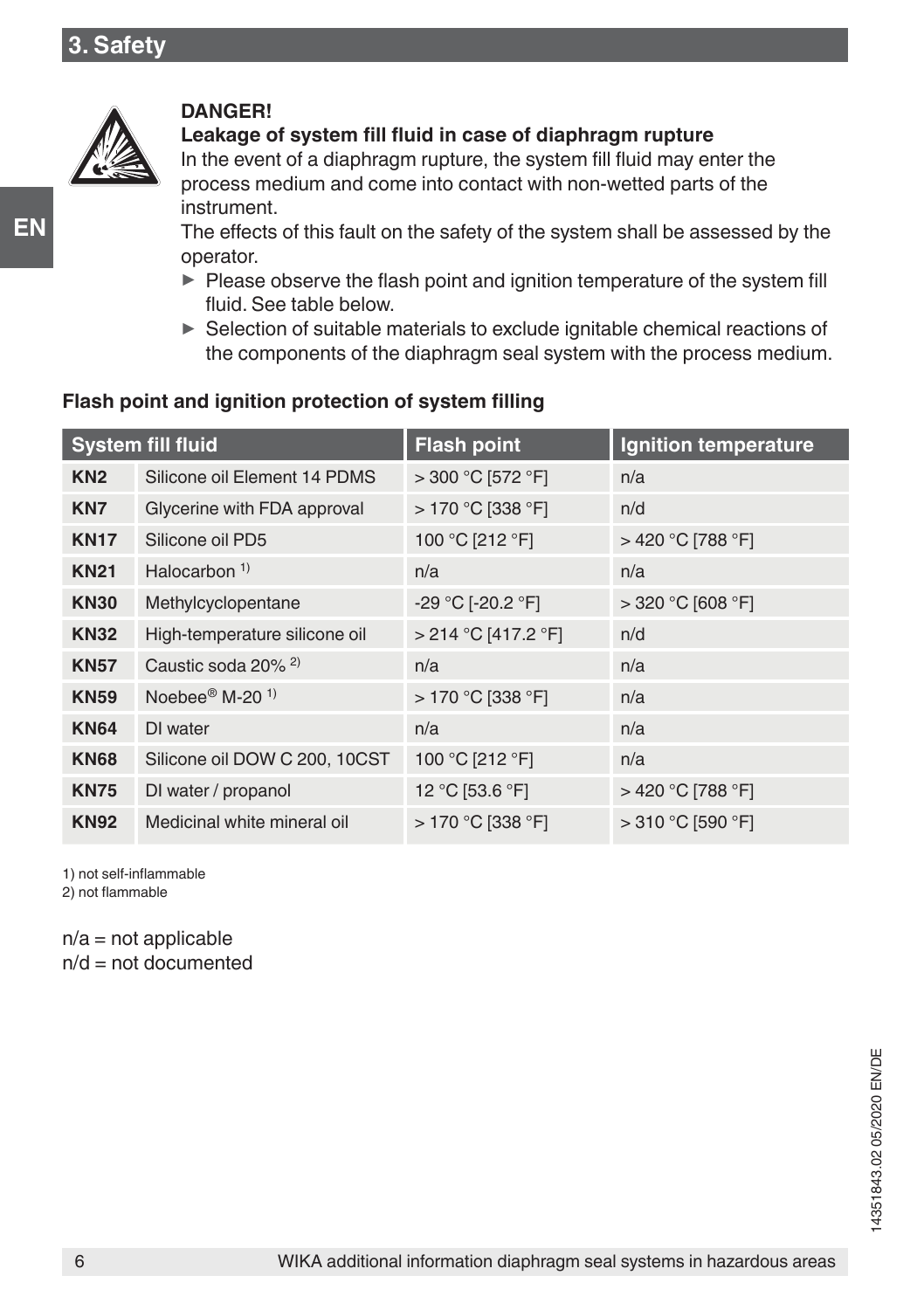

#### **DANGER!**

**Case filling leakage of mounted pressure gauge**

In the case of a diaphragm seal system with filled pressure gauge, it must be ensured that the case filling can leak in the event of a fault.

 $\blacktriangleright$  Make sure that the filling of the case that leaks out in the event of a fault cannot reach system parts whose surface temperature is above the flash point for the case fill fluid. See table below.

#### **Flash point and ignition temperature of the case filling of pressure gauges**

| Case fill fluid |                                   | <b>Flash point</b> | Ignition temperature |
|-----------------|-----------------------------------|--------------------|----------------------|
| <b>KN97</b>     | Silicone oil M5                   | 140 °C [284 °F]    | 350 °C [662 °F]      |
| <b>KN98</b>     | Silicone oil M50                  | > 250 °C [482 °F]  | 390 °C [734 °F]      |
| <b>KN22</b>     | Silicone oil M100                 | > 270 °C [518 °F]  | 390 °C [734 °F]      |
| <b>KN23</b>     | Silicone oil M500                 | 340 °C [644 °F]    | ca. 450 °C [842 °F]  |
| <b>KN24</b>     | Silicone oil M1000                | > 300 °C [572 °F]  | 410 °C [770 °F]      |
| <b>KN53</b>     | Glycerine                         | $>170$ °C [338 °F] | ca. 370 °C [698 °F]  |
| <b>KN54</b>     | Glycerine-water mixture           | 120 °C [248 °F]    | 150 °C [302 °F]      |
| KN <sub>7</sub> | Glycerine with FDA approval       | $>170$ °C [338 °F] | ca. 370 °C [698 °F]  |
| <b>KN94</b>     | Glycerine for oxygen applications | > 170 °C [338 °F]  | 370 °C [698 °F]      |
| KN <sub>6</sub> | Voltalef®                         | n/d                | n/d                  |

 $n/a$  = not applicable

n/d = not documented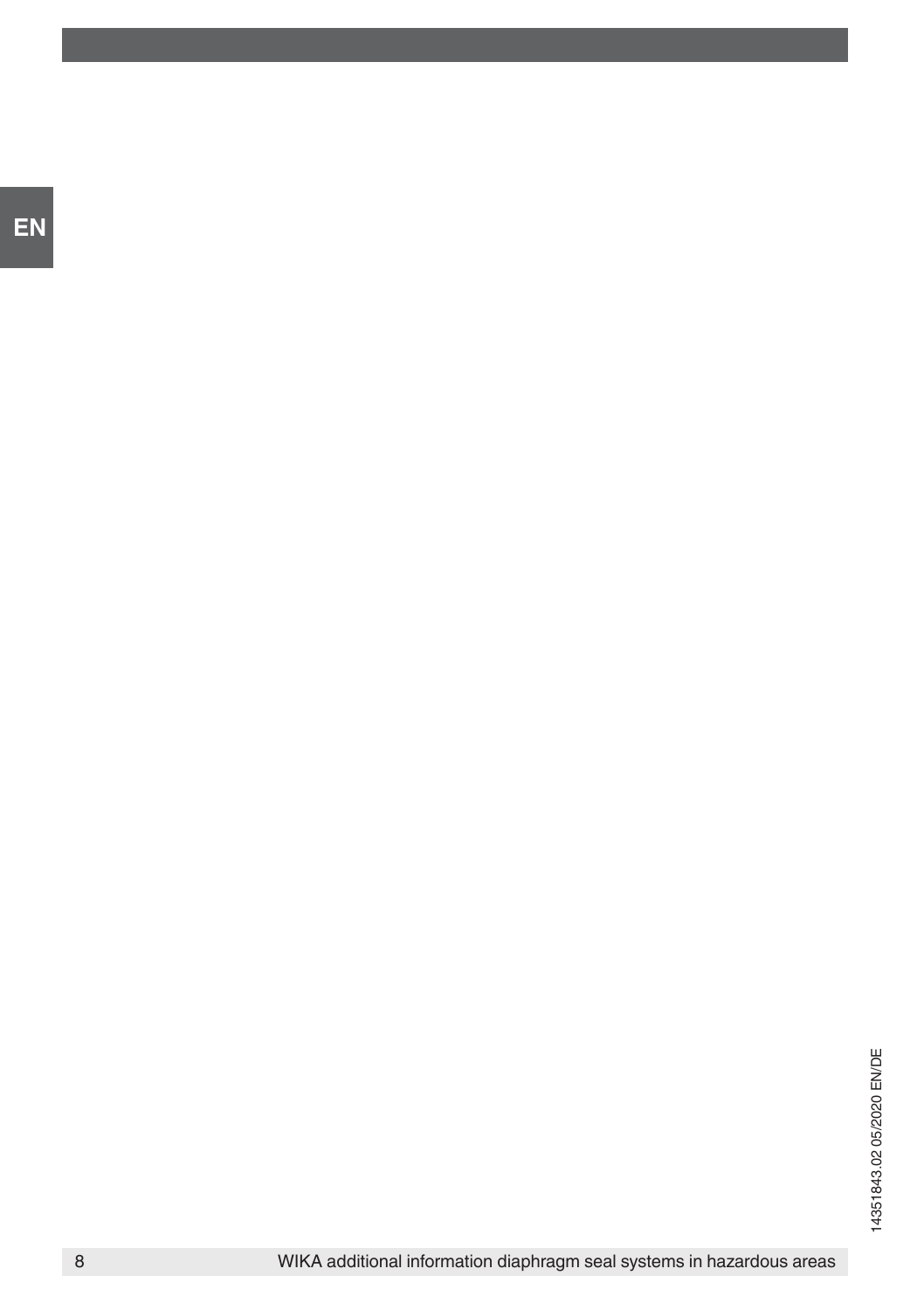## **Ergänzende Dokumentation:**

Diese Zusatzinformation für explosionsgefährdete Bereiche gilt im Zusammenhang mit folgenden Dokumenten:

- ▶ Betriebsanleitung "Druckmittlersysteme", Artikelnummer 9045830.
- Diese Zusatzinformation ergänzt die jeweiligen Kapitel der Betriebsanleitung.
- ▶ Betriebsanleitung des angebauten Druckmessgerätes oder Druckschalters
- ▶ Dokumente der verwendeten Komponenten

# **2. Aufbau und Funktion**

Ein Druckmittlersystem besteht aus folgenden Komponenten:

- Druckmittler mit Membrane
- Systemfüllflüssigkeit
- Druckmessgerät oder Druckschalter
- Option Übertragungsleitung (z. B. Kapillarleitung)
- Option Verbindungselemente (z. B. Schrauben)

# **3. Sicherheit**

# **3.1 Symbolerklärung**



### **GEFAHR!**

... weist auf eine möglicherweise gefährliche Situation im explosionsgefährdeten Bereich hin, die zum Tod oder zu schweren Verletzungen führen kann, wenn sie nicht gemieden wird.

### **3.2 Bestimmungsgemäße Verwendung**

Die hier beschriebenen Druckmittlersyteme sind geeignet zur Druckmessung in explosionsgefährdeten Bereichen.

Die sicherheitstechnische Bewertung des Druckmittlersystems für den Einsatz in explosionsgefährdeten Bereichen bezieht sich auf die einzelnen Komponenten und nicht notwendigerweise auf die gesamte Messanordnung.

Das Nichtbeachten der Angaben für den Einsatz in explosionsgefährdeten Bereichen führt zum Verlust des Explosionsschutzes.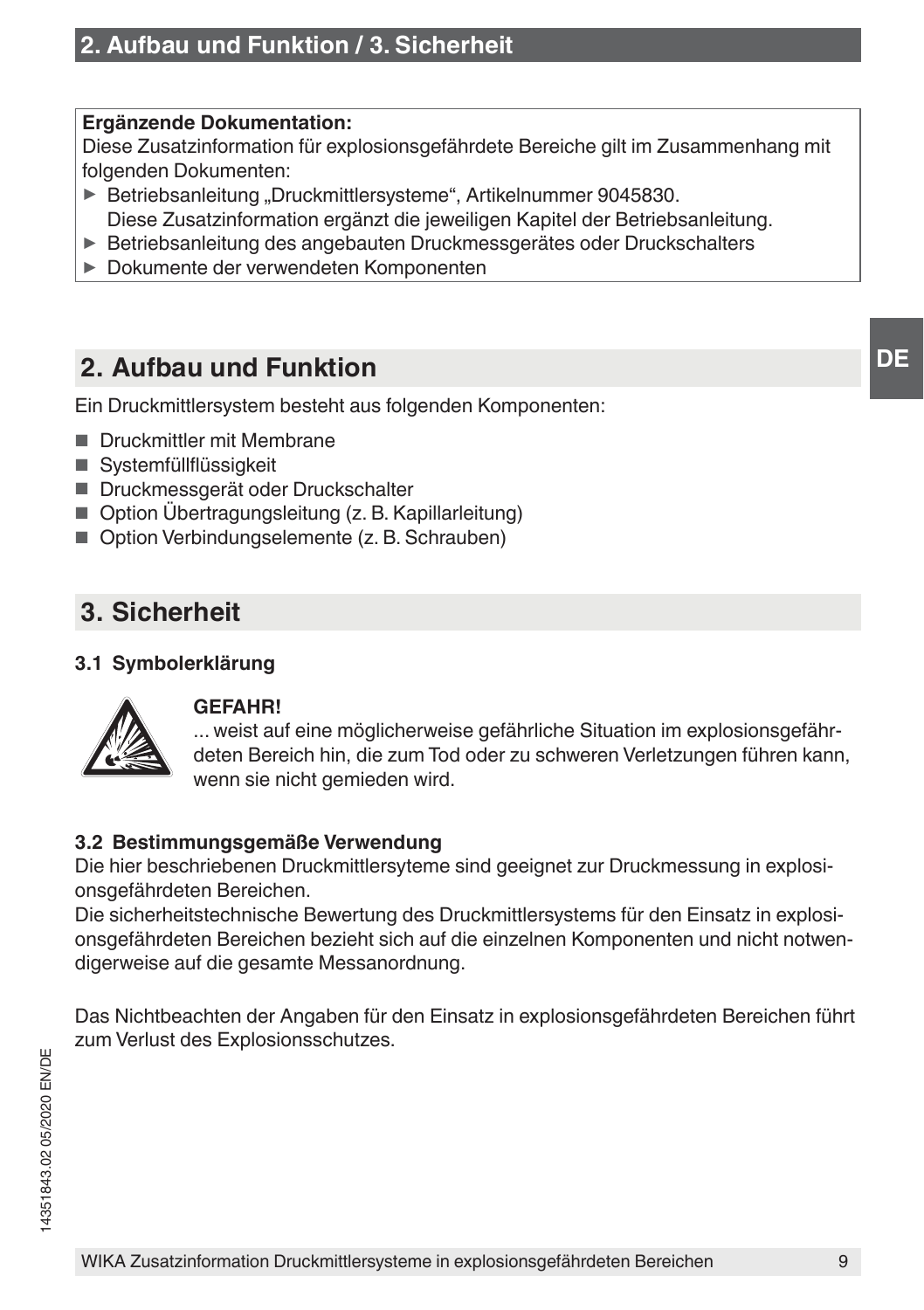# **3.3 Verantwortung des Betreibers**

Zur Sicherheit der Anlage ist der Betreiber verpflichtet eine Zündquellenanalyse durchzuführen. Die Verantwortung über die Zoneneinteilung unterliegt dem Anlagenbetreiber und nicht dem Hersteller/Lieferanten der Betriebsmittel.

# **Diese Zündquellen sind für das Druckmittlersystem zu berücksichtigen:**

# **1. Heiße Oberflächen**

Durch die Temperatur des Prozessmediums kann sich die Oberfläche des Druckmittlersystems erwärmen. Dies ist von der Einbausituation abhängig und muss vom Betreiber berücksichtigt werden.

#### **DE 2. Mechanisch erzeugte Funken**

Mechanisch erzeugte Funken stellen eine potentielle Zündquelle dar. Sofern die verwendeten Werkstoffe einen Masseanteil von insgesamt 7,5 % Magnesium, Titan und Zirkon überschreiten, sind vom Betreiber geeignete Schutzmaßnahmen zu ergreifen. Die verwendeten Werkstoffe sind der Gerätekennzeichnung zu entnehmen.

# **3. Statische Elektrizität**

- Zur Vermeidung von elektrostatischer Aufladung ist das Druckmittlersystem in den Potentialausgleich der Anlage einzubeziehen. Dies kann über den Prozessanschluss oder über andere geeignete Maßnahmen erfolgen.
- Das Druckmittlersystem kann optional nichtleitende Komponenten mit Oberflächenbeschichtung/Auskleidung enthalten oder aufgrund eines besonderen Fügeverfahrens mit SPB (Special bonding) oder GL (Glueing) gekennzeichnet sein. In solchen Fällen muss der Betreiber eine elektrostatische Aufladung durch geeignete Maßnahmen verhindern. Dies kann z. B. durch einen Potentialausgleich an mehreren leitfähigen Stellen vor und nach der nichtleitenden Stelle geschehen.
- Der Betreiber muss sicherstellen, dass die ausgewählten Komponenten des Druckmittlersystems für den Einsatz in explosionsgefährdeten Bereichen geeignet sind. Dies gilt insbesondere für nichtleitende Werkstoffe (z. B. Kunststoffe).
- Metallische Komponenten des Druckmittlersystems (z. B. TAG-Schild) muss bei der Errichtung und im Betrieb in den Potentialausgleich der Anlage mit einbezogen werden.

# **4. Adiabatische Kompression und Stoßwellen**

Bei gasförmigen Messstoffen kann sich die Temperatur durch Kompressionswärme erhöhen. In solchen Fällen muss ggf. die Druckänderungsgeschwindigkeit gedrosselt bzw. die zulässige Messstofftemperatur reduziert werden.

### **5. Chemische Reaktionen**

Der Betreiber hat sicherzustellen, dass chemische Reaktionen zwischen messstoffberührten Teilen, Prozessmedium und Umgebung ausgeschlossen sind. Die verwendeten Werkstoffe sind der Gerätekennzeichnung zu entnehmen.

# **Druckmittlersysteme mit Kennzeichnung SPB oder GL**

Zulässige Temperaturgrenzen für Messstoff und Umgebung beachten: SPB (Special bonding): Tmax ≤ 260 °C [500 °F] GL (Glueing): Tmax  $\leq 160$  °C [320 °F]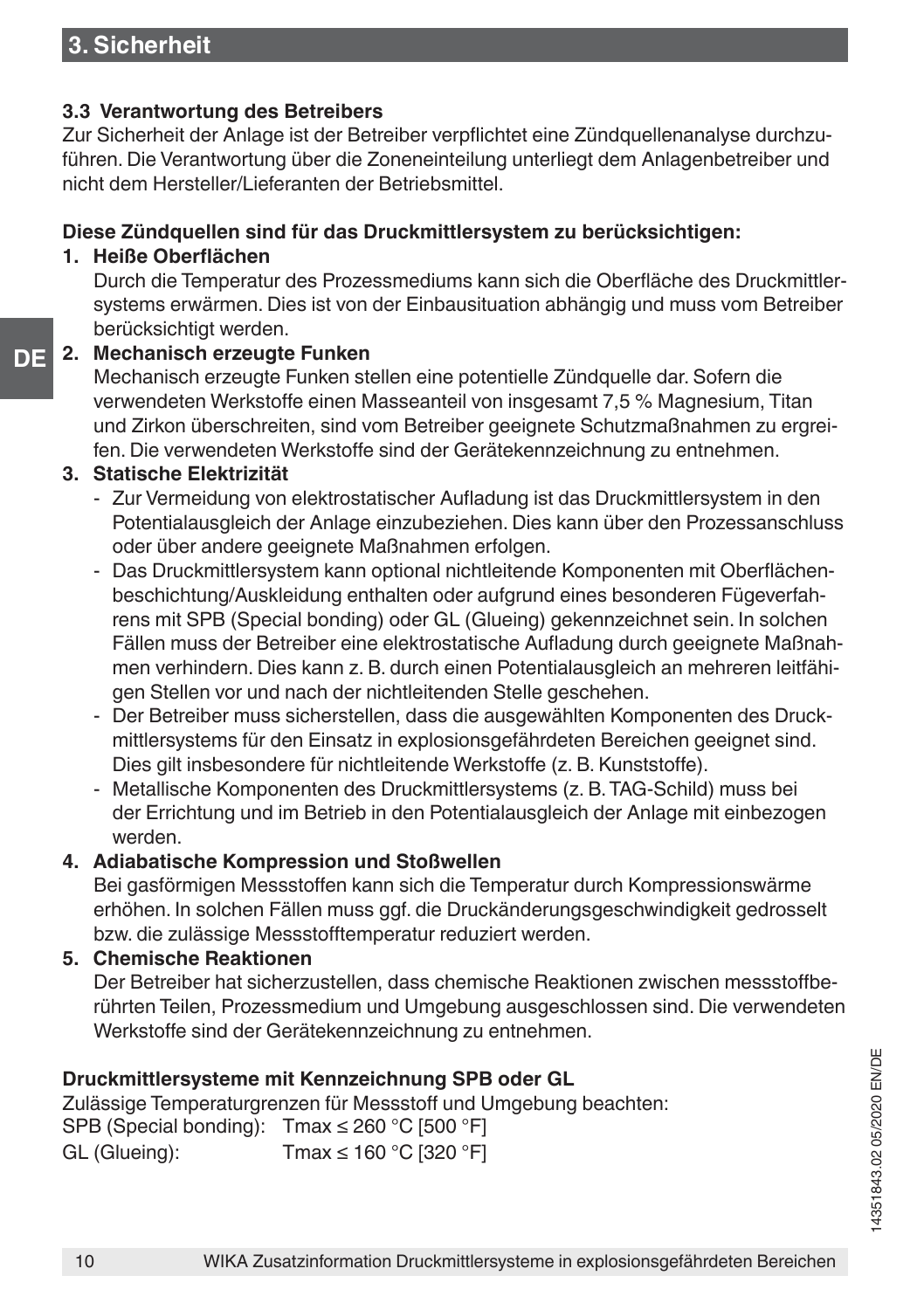# **3.4 Personalqualifikation**



#### **WARNUNG! Verletzungsgefahr bei unzureichender Qualifikation**

Unsachgemäßer Umgang kann zu erheblichen Personen- und Sachschäden führen.

▶ Die in diesem Dokument beschriebenen Tätigkeiten nur durch Fachpersonal nachfolgend beschriebener Qualifikation durchführen lassen.

# **Besondere Kenntnisse bei Arbeiten mit Geräten für explosionsgefährdete Bereiche:**

Das Fachpersonal muss Kenntnisse haben über Zündschutzarten, Vorschriften und Verordnungen für Betriebsmittel in explosionsgefährdeten Bereichen.

Spezielle Einsatzbedingungen verlangen weiteres entsprechendes Wissen, z. B. über aggressive Messstoffe.

# **3.5 Ergänzende Sicherheitshinweise für explosionsgefährdete Bereiche**



#### **GEFAHR!**

### **Lebensgefahr durch Verlust des Explosionsschutzes**

Die Nichtbeachtung dieser Inhalte und Anweisungen kann zum Verlust des Explosionsschutzes führen.

- ▶ Explosionsschutzhinweise in dieser Zusatzinformation beachten.
- ▶ Die Angaben der jeweiligen landesspezifischen Vorschriften zur Installation und Einsatz in explosionsgefährdeten Bereichen (z. B. IEC 60079-14, NEC, CEC) einhalten.

Überprüfen, ob die Klassifizierung für den Einsatzfall geeignet ist. Die jeweiligen nationalen Vorschriften und Bestimmungen beachten.

**DE**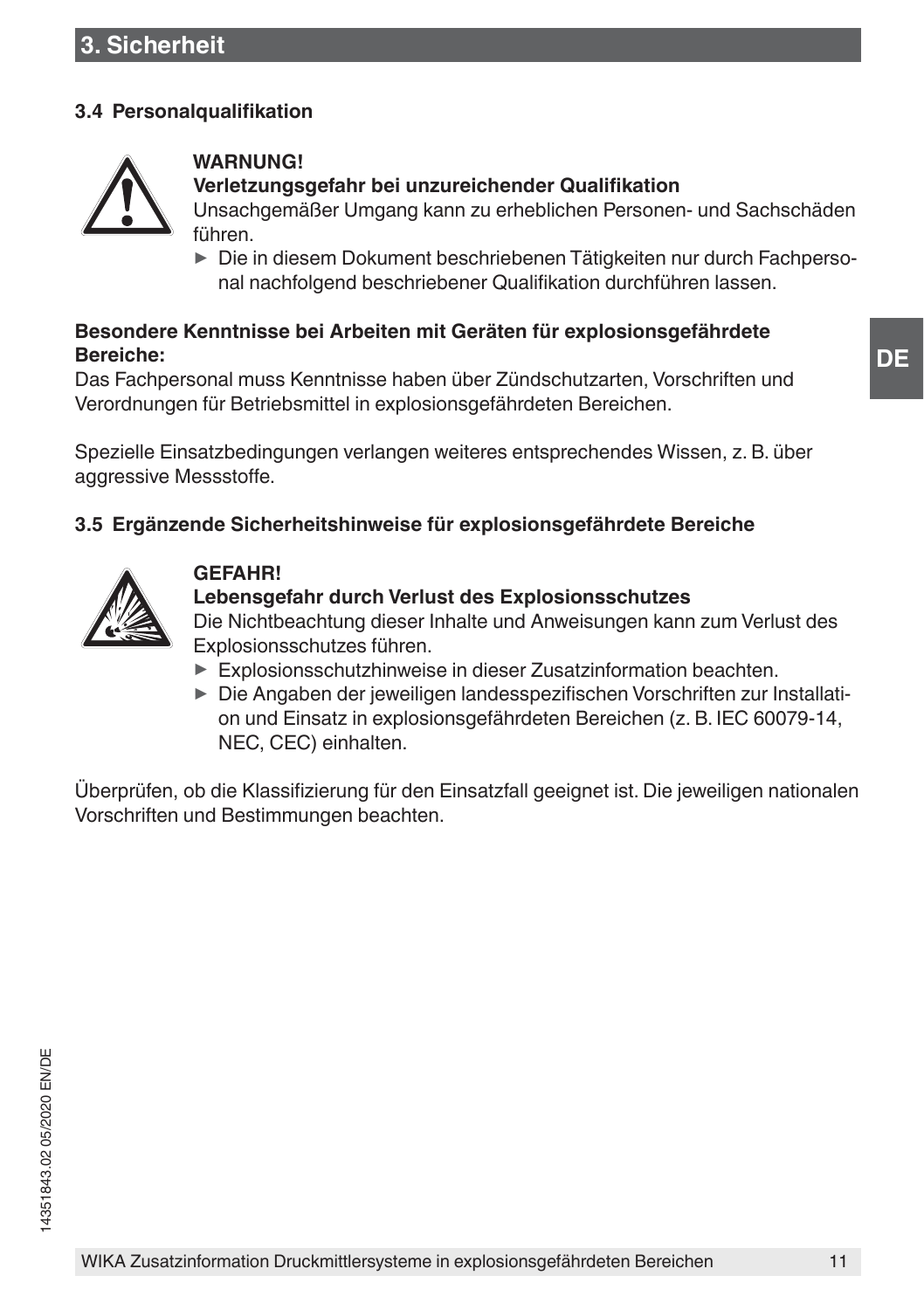

**DE**

#### **GEFAHR!**

#### **Austritt von Systemfüllflüssigkeit bei Membranbruch**

Im Falle eines Membranbruches kann die Systemfüllflüssigkeit in das Prozessmedium gelangen und mit nicht-messstoffberührten Teilen des Gerätes in Berührung kommen.

Die Auswirkungen dieses Fehlers auf die Sicherheit der Anlage sind vom Betreiber zu bewerten.

- ▶ Flammpunkt und Zündtemperatur der Systemfüllflüssigkeit berücksichtigen. Siehe nachstehende Tabelle.
- ▶ Auswahl geeigneter Werkstoffe zum ausschließen zündfähiger chemischer Reaktionen der Komponenten des Druckmittlersystems mit dem Prozessmedium.

#### **Flammpunkt und Zündtemperatur der Systemfüllung**

| Systemfüllflüssigkeit |                                        | <b>Flammpunkt</b>      | Zündtemperatur      |
|-----------------------|----------------------------------------|------------------------|---------------------|
| KN <sub>2</sub>       | Silikonöl Element 14 PDMS              | > 300 °C [572 °F]      | n. a.               |
| KN <sub>7</sub>       | Glyzerin mit FDA-Zulassung             | > 170 °C [338 °F]      | n. d.               |
| <b>KN17</b>           | Silikonöl PD5                          | > 100 °C [212 °F]      | > 420 °C [788 °F]   |
| <b>KN21</b>           | Halocarbon $1$ )                       | n. a.                  | n. a.               |
| <b>KN30</b>           | Methylcyclopentan                      | $-29 °C$ [-20,2 $°F$ ] | $>$ 320 °C [608 °F] |
| <b>KN32</b>           | Hochtemperatursilikonöl                | > 210 °C [410 °F]      | n. d.               |
| <b>KN57</b>           | Natronlauge 20% <sup>2)</sup>          | n. a.                  | n. a.               |
| <b>KN59</b>           | Noebee <sup>®</sup> M-20 <sup>1)</sup> | $>170$ °C [338 °F]     | n. a.               |
| <b>KN64</b>           | DI-Wasser                              | n. a.                  | n. a.               |
| <b>KN68</b>           | Silikonöl DOW C 200, 10CST             | 100 °C [212 °F]        | n. a.               |
| <b>KN75</b>           | DI-Wasser / Propanol                   | 12 °C [53,6 °F]        | > 420 °C [788 °F]   |
| <b>KN92</b>           | Medizinisches Weißöl                   | > 170 °C [338 °F]      | > 310 °C [590 °F]   |

1) nicht selbstentzündlich

2) nicht entzündlich

n. a. = nicht anwendbar n. d. = nicht dokumentiert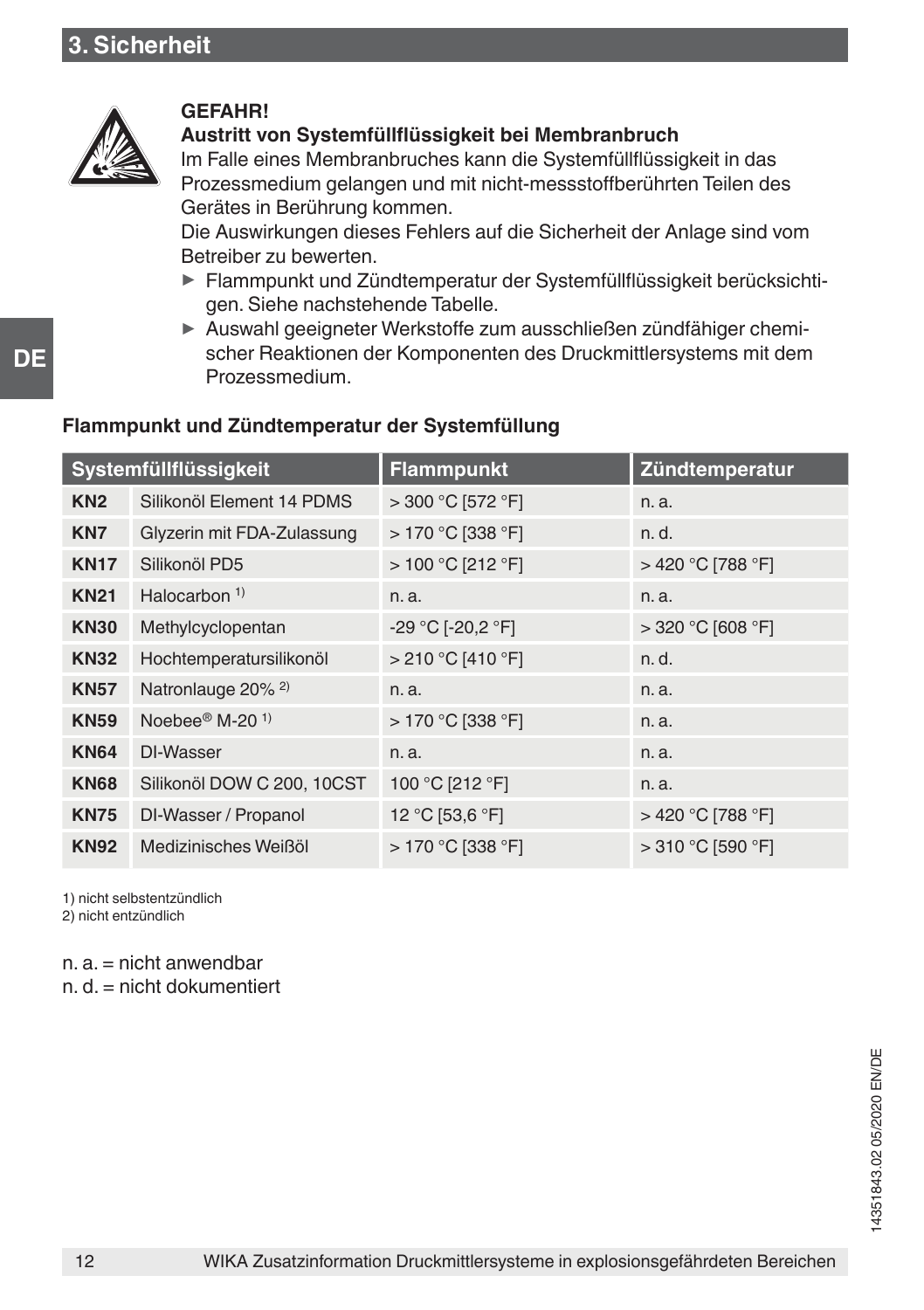

#### **GEFAHR!**

## **Leckage der Gehäusefüllung von angebautem Manometer**

Bei einem Druckmittlersystem mit gefülltem Manometer ist darauf zu achten, dass im Fehlerfall die Gehäusefüllung auslaufen kann.

▶ Sicherstellen, dass die im Fehlerfall auslaufende Gehäusefüllung nicht auf Anlagenteile gelangen kann, deren Oberflächentemperatur über dem Flammpunkt für die Gehäusefüllflüssigkeit liegt. Siehe nachstehende Tabelle.

### **Flammpunkt und Zündtemperatur der Gehäusefüllung von Manometern**

|                 | Gehäusefüllflüssigkeit                | <b>Flammpunkt</b> | Zündtemperatur      | DE |
|-----------------|---------------------------------------|-------------------|---------------------|----|
| <b>KN97</b>     | Silikonöl M5                          | 140 °C [284 °F]   | 350 °C [662 °F]     |    |
| <b>KN98</b>     | Silikonöl M50                         | > 250 °C [482 °F] | 390 °C [734 °F]     |    |
| <b>KN22</b>     | Silikonöl M100                        | > 270 °C [518 °F] | 390 °C [734 °F]     |    |
| <b>KN23</b>     | Silikonöl M500                        | 340 °C [644 °F]   | ca. 450 °C [842 °F] |    |
| <b>KN24</b>     | Silikonöl M1000                       | > 300 °C [572 °F] | 410 °C [770 °F]     |    |
| <b>KN53</b>     | Glyzerin                              | > 170 °C [338 °F] | ca. 370 °C [698 °F] |    |
| <b>KN54</b>     | Glyzerin-Wasser-Gemisch               | 120 °C [248 °F]   | 150 °C [302 °F]     |    |
| KN <sub>7</sub> | Glyzerin mit FDA-Zulassung            | > 170 °C [338 °F] | ca. 370 °C [698 °F] |    |
| <b>KN94</b>     | Glyzerin für<br>Sauerstoffanwendungen | > 170 °C [338 °F] | 370 °C [698 °F]     |    |
| KN <sub>6</sub> | Voltalef <sup>®</sup>                 | n. d.             | n. d.               |    |

n. a. = nicht anwendbar

n. d. = nicht dokumentiert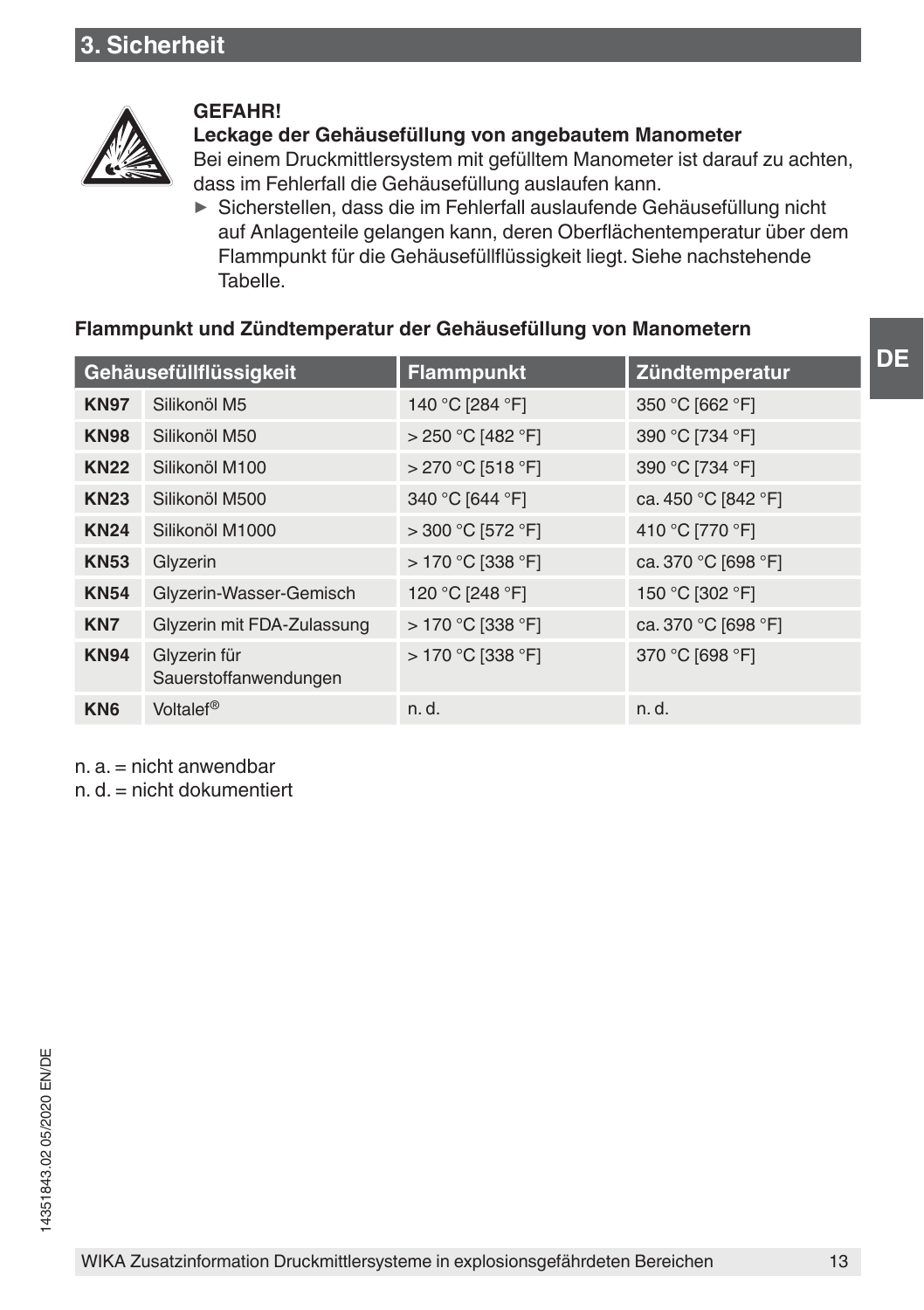